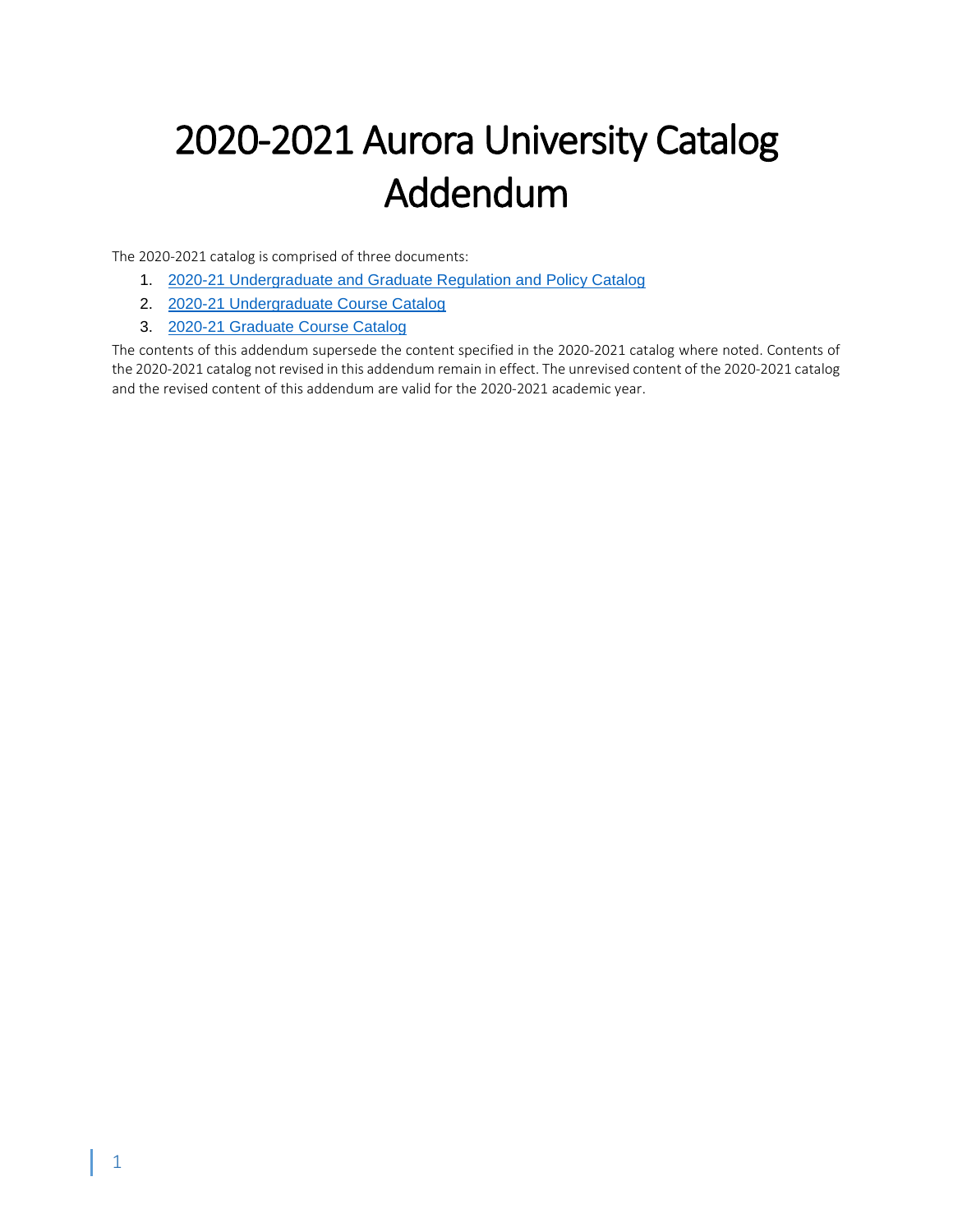| Table of Contents |  |
|-------------------|--|
|                   |  |
|                   |  |
|                   |  |
|                   |  |
|                   |  |
|                   |  |
|                   |  |
|                   |  |
|                   |  |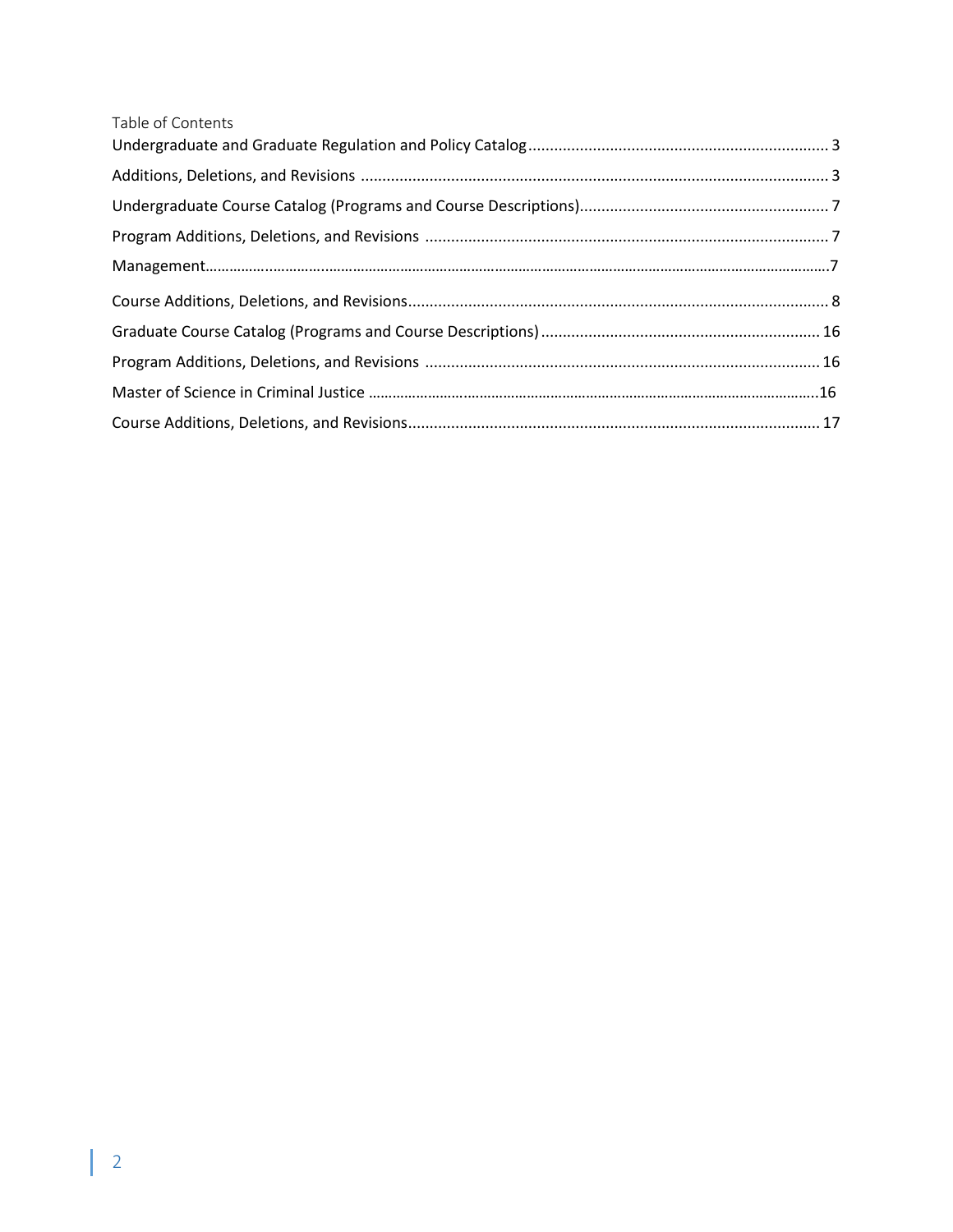# **Aurora University Regulations and Policies 2020-2021**

*Page numbers are those of the 2020-2021 Catalog- Regulations and Policies* Additions, Deletions, and Revisions

P.14 Addition to "Undergraduate Majors at George Williams Campus" Management (BA)

P.14 Addition to "Graduate Programs of Study" Master of Science in Criminal Justice (MSCJ)

P.15 Remove from "Archived Program" Master of Science in Criminal Justice (MSCJ)

P. 39 Added to Section "General Education Courses Approved for General Education Distribution Credit Catalog 2020-2021";

Integration & Application (ADC and Online students only)

Accounting ACC2010 Principles of Financial Accounting

**Business** BUS1020 Foundations of Management

Social Work SWK2500 Survey of Contemporary Social Work

#### Culture & Civilizations

# General Education

IDS381X ST: The Global Middle Ages IDS381X ST: Calling All Faiths

# Individual & Society

#### General Education

IDS381X ST: Listening to the World

#### P. 61 Revision to Section "Prior Approval Petition";

**Prior Approval Petition** — It is expected that, once enrolled at Aurora University, a student will complete all coursework at AU. When a student wishes to register for coursework at another institution due to extenuating circumstances, or to take a correspondence course or a CLEP examination, he/ she must file a Petition for Prior Approval seeking approval from the Registrar to make sure that the work he/she plans to do is not available at Aurora University, will be transferable, and is applicable toward his/her degree. This petition must be submitted for review prior to registering for coursework at other institutions. Students retaking courses for grade replacement must do so at Aurora University.

After completing a previously approved course for transfer, the student must have an official transcript sent to the Registrar of Aurora University. The transcript must arrive within 30 days of the completion of the course.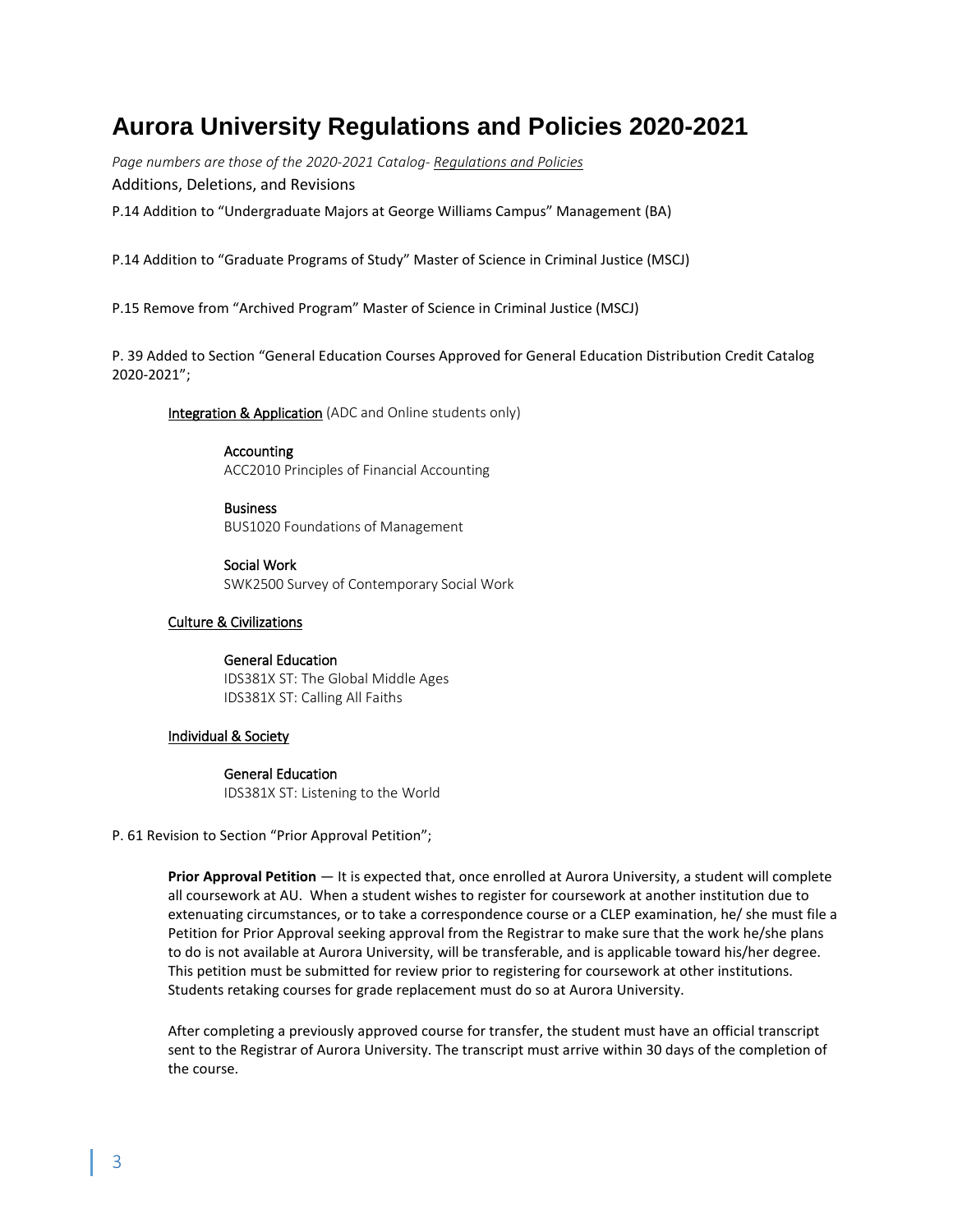# P. 67 Added to Section "Attendance Policy";

#### **Attendance Policy Considerations for Special Circumstances (COVID-19)**

In the event that CDC endorsed community health concerns or other extraordinary circumstances cause the university to transition to remote learning in part or total, the following attendance policy will apply. Synchronous class sessions attended remotely (via Zoom or other means) are treated as in-person class sessions for the purpose of attendance. Appropriate attendance for these class sessions will require that the student's device camera is on with the student clearly visible. The attendance policy listed in the course syllabus will remain in force. Visibility of the student shall serve as evidence of attendance during the remote instruction period.

- 1. Isolation/Quarantine In the event that a student is experiencing symptoms, is awaiting test results, has been confirmed to have been exposed to someone who tested positive, or has tested positive for COVID-19, she or he must isolate/quarantine at home or in university-designated space for the duration of time prescribed by the CDC or relevant regulatory authorities. During this time, the student may attend class via Zoom and engage remotely in learning activities as she or he are able, and if the class structure allows. Should the student be too ill to attend via Zoom, or the class structure prohibit such remote attendance or engagement, the class sessions missed shall be excused. A student may return to class from isolation/quarantine when cleared by the university to do so.
- 2. Documentation Should a physician's recommended isolation/quarantine time exceed that prescribed by the CDC or other relevant regulatory authorities, documentation must be provided to the university. Once provided, the Special Circumstance Attendance Policy will honor the physician's recommendation in the determination of excused absences.
- 3. Make-up Work At minimum, a student whose absences are excused shall be able to make up all work and assignments missed during their illness. Faculty members may authorize additional time at their discretion.
- 4. Extended Absence for Illness A student and faculty members may request an I (Incomplete) grade if the student was passing the course prior to the first COVID-19 related absence. Such requests are subject to customary administrative approvals. The university completion deadline for the I (Incomplete) grade stipulations shall apply.
- P. 78-79 Revision to **"**Transfer Credit" subsection "A. General Criteria And Process";

4. Transfer of credit by students matriculated at Aurora University — It is expected that, once enrolled at Aurora University, a student will earn all subsequent credit toward the degree at the university. Students retaking courses for grade replacement must do so at Aurora University.

a. Credit earned by approved cross-registration at other schools that are members of the Council of West Suburban Colleges (North Central College, Benedictine University) is treated as though it were earned at Aurora University.

b. No credit from other institutions earned while a student is matriculated at Aurora University may be accepted in transfer except under extenuating circumstances and upon prior, written approval of the Registrar. \* Exception: Transfer credits earned during the last term immediately preceding the initial term of full-time enrollment at AU, will also be evaluated and counted as accumulated transfer credit referenced for the evaluation of required AU general education courses. This transfer grace period is be available to students who are registered - during the single semester immediately preceding their initial full-time enrollment at AU, for no more than four credit hours at AU during the grace term, and at another institution concurrently. This policy will not apply to students pursuing their degree on a part-time basis.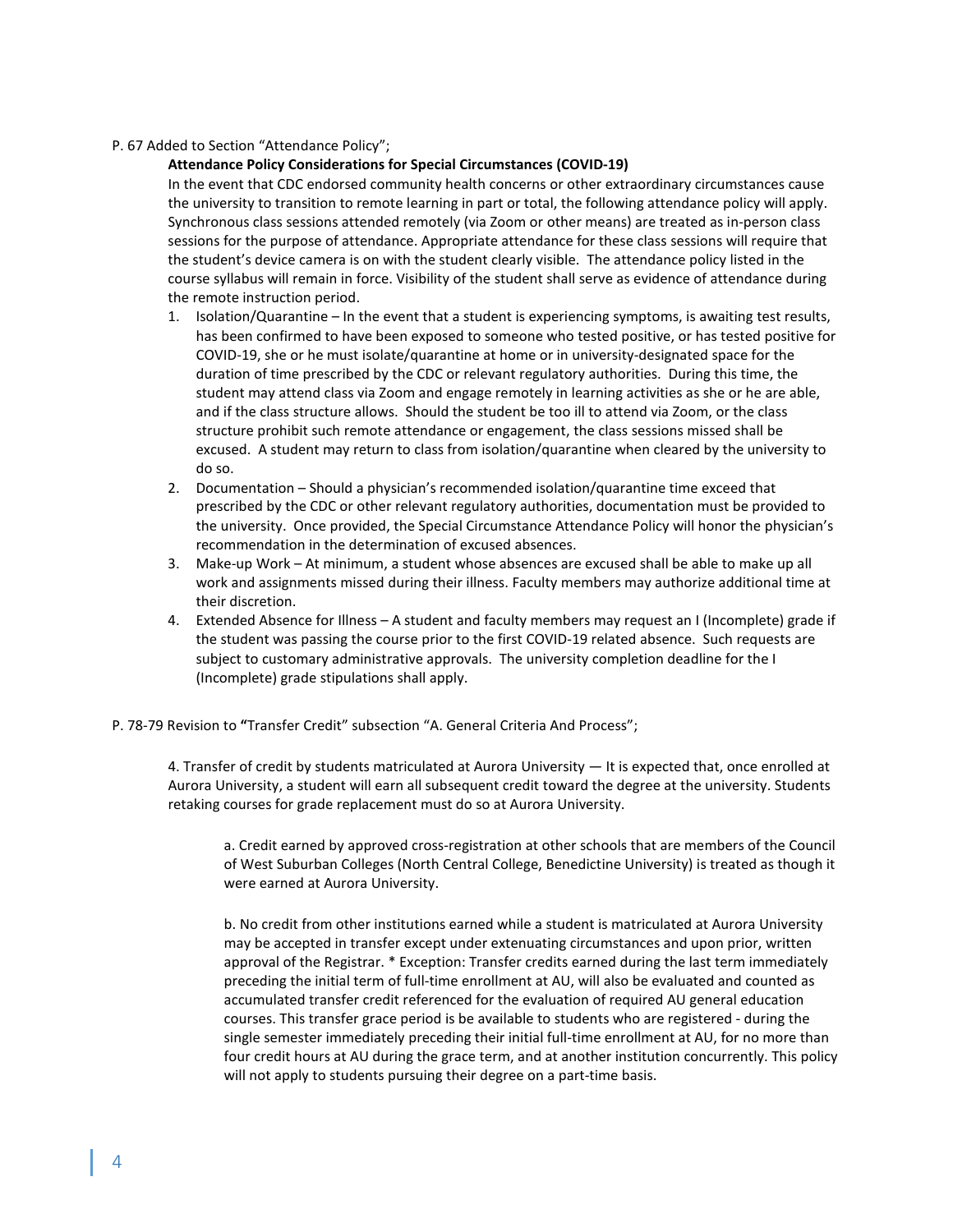c. No credit may be transferred within the last 24 semester hours of the student's degree except under extenuating circumstances and upon the prior, written approval of the registrar.

d. The applicability of transferred credits to the completion of major requirements is decided by the registrar or Dean of Academic Administration.

e. Aurora University does not accept credit for college-level GED examinations in transfer.

f. Aurora University will accept credit from an accredited graduate school toward a bachelor's degree at Aurora University. The student is not required to have received a graduate degree prior to submitting a transcript for credit.

g. The application of courses transferred toward meeting general degree requirements will be determined by the registrar or Dean of Academic Administration. Professionally oriented courses, e.g., pastoral counseling or Sunday School administration, will not apply toward general degree requirements.

h. Study abroad credit taken outside of AU travel study/May courses taught by AU faculty is posted as transfer credit.

| <b>Math and Computer</b><br><b>Science</b>                      | <b>Score</b> | <b>AU Equivalent</b><br>Course (4 SH per<br>course unless<br>otherwise noted) |
|-----------------------------------------------------------------|--------------|-------------------------------------------------------------------------------|
| AP Calculus AB (main score<br>or AB subscore on the BC<br>exam) | 3            | MTH-2210                                                                      |
| AP Calculus BC                                                  | 3            | MTH-2210                                                                      |
| AP Calculus BC                                                  | 4, 5         | MTH-2210 & MTH-<br>2220                                                       |
| AP Computer Science A                                           | 3            | CSC-1700                                                                      |
| AP Computer Science<br>Principles                               | 3            | CSC-1010                                                                      |
| <b>AP Statistics</b>                                            | 3            | MTH-2320                                                                      |

P. 86 Revision to **"**Advanced Placement Program (AP)" subsection "Math and Computer Science";

P. 92 Added to Section "Undergraduate Grading System – Types and Definitions";

c. Pass/No Pass: P/NP.

- P (quality points not calculated in grade point average) Pass. Denotes pass with credit at least at the level of "D" work, in courses that are graded P/NP.
- NP (quality points not calculated in grade point average) No Pass. Denotes work that fails to meet college or university standards for academic performance at least at the level of "D" work.

The P/NP grading basis is made available only under special circumstances that are clearly delineated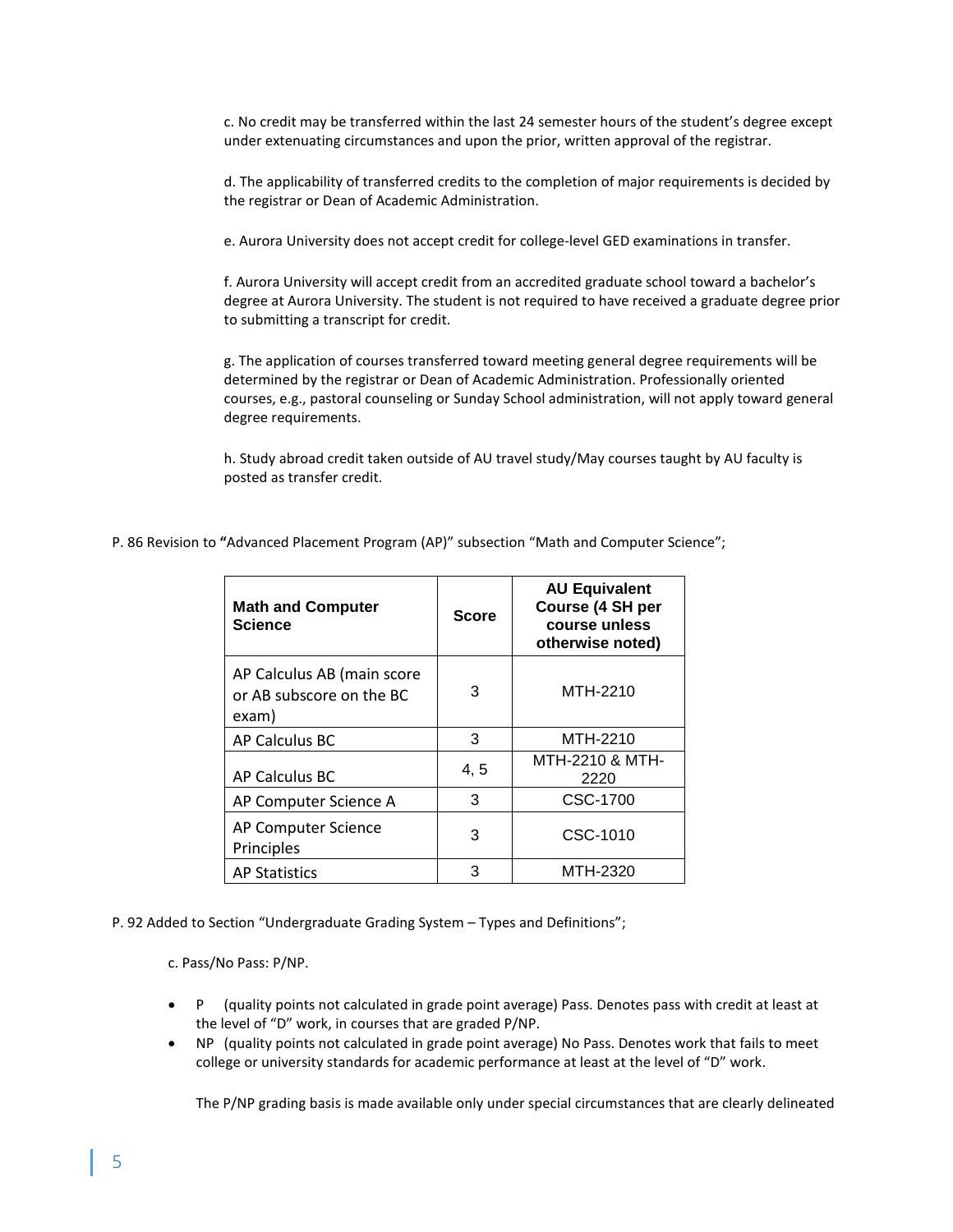by faculty and the university administration.

P. 92 Added to Section "Graduate Grading System – Types and Definitions";

c. Pass/No Pass: P/NP.

- P (quality points not calculated in grade point average) Pass. Denotes pass with credit at least at the level of "C" work, in courses that are graded P/NP.
- NP (quality points not calculated in grade point average) No Pass. Denotes work that fails to meet college or university standards for academic performance at least at the level of "C" work.

The P/NP grading basis is made available only under special circumstances that are clearly delineated by faculty and the university administration.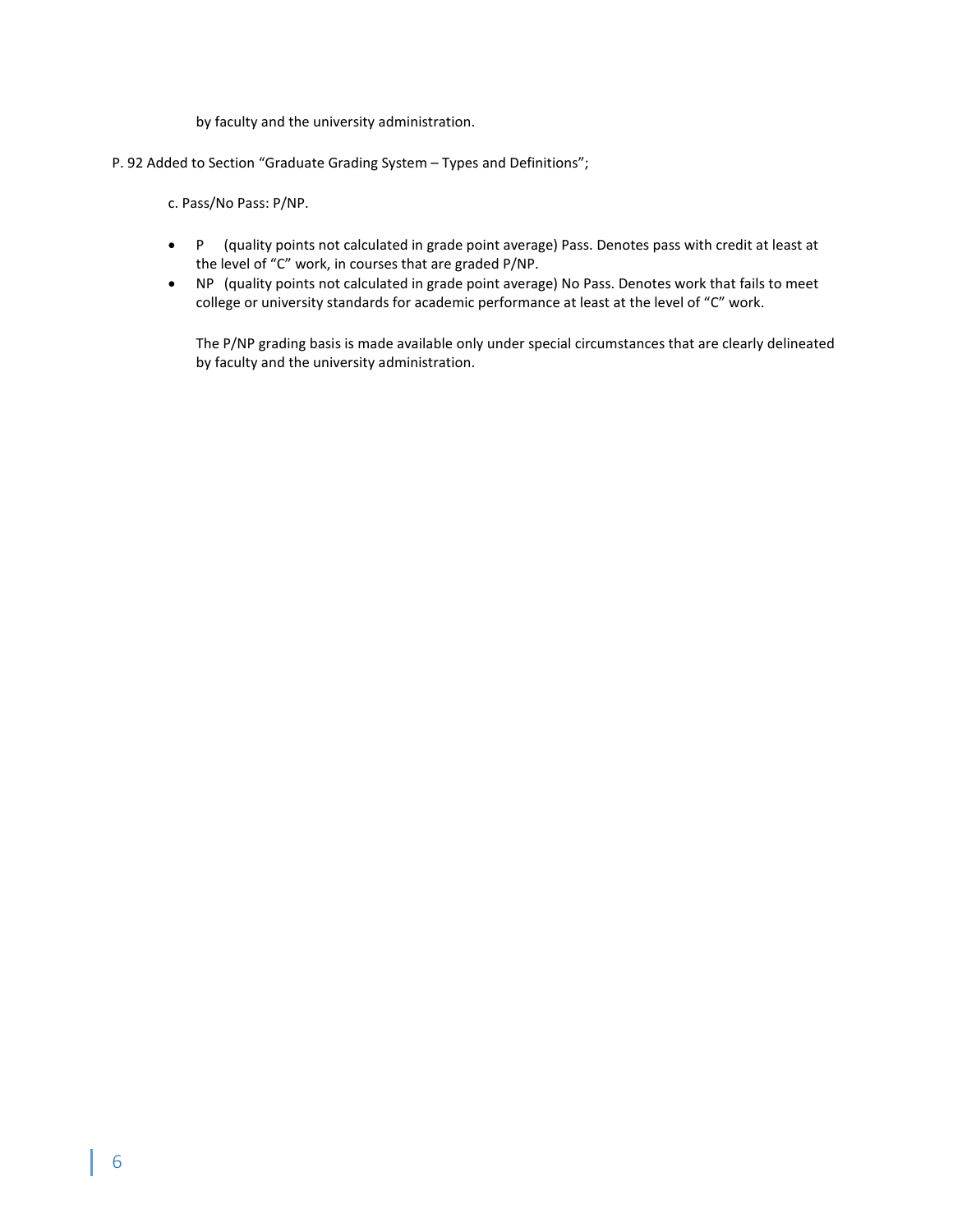# **Undergraduate Programs and Course Descriptions 2020-2021**

*Page numbers are those of the 2020-2021 Catalog- Undergraduate Programs and Course Descriptions*

# Program Additions, Deletions, and Revisions

#### P. 14 Program addition:

## **Business Management**

# **Bachelor of Arts**

The Bachelor of Arts in Business Management is designed to prepare students for leadership positions in business, government, and nonprofit organizations. The Business Management degree is designed to provide a broad understanding of the principles of effective management coupled with the applied skills graduates will need to be effective leaders (i.e., operations management, human resource management, project management, etc.). After completing a core curriculum in business management theory and practice, students select an area of specialty that aligns with an industry or career trajectory (i.e., health care management, manufacturing management, supply chain & logistics management, data management, etc.).

Students in the Business Management major are prepared for management and leadership positions in industry, government, and nonprofit organizations. Career possibilities include Human Resource Management, Nonprofit Leadership, Project Manager, Team Leaders, Operations & Facilities Manager, etc. In larger organizations, graduates typically expect to obtain entry-level management positions. The management curriculum provides the background necessary to later advance to middle and upper-level management positions. In smaller firms, graduates may enter middle or upper level management positions. In addition, students are well prepared for graduate-level study in business administration, public administration, marketing communication management, law school, and other graduate school programs.

#### **Learning Outcomes:**

- Effectively lead people in the organization (individuals, team, and the organization)
- Engaged in effective data-driven managerial decision making
- Manage within the tools appropriate to organizational context
- Utilize strategic planning and thinking to lead and manage
- Develop a specialized domain of management knowledge and expertise

# **Total Professional Writing Requirements: 52 semester hours (40 SH of Business Management Core and 12 SH of Business Management Specialization)**

# **Required Core Business Management Courses (40 semester hours)**

BUS1020 Foundations of Management (4) MGT2100 Financial Management (4) MKT2300 Principles of Marketing (4) MGT2500 Leading People & Teams (4) BUS3250 Human Resource Management (4) MGT3000 Organizational Development & Change (4) MGT4230 Facilities & Operations Management (4) MGT4300 Project Management (4) BUS4440 Entrepreneurship & Innovation Management (4) MGT4990 Strategic Leadership (4) **Required Business Management Specialization (12 semester hours)**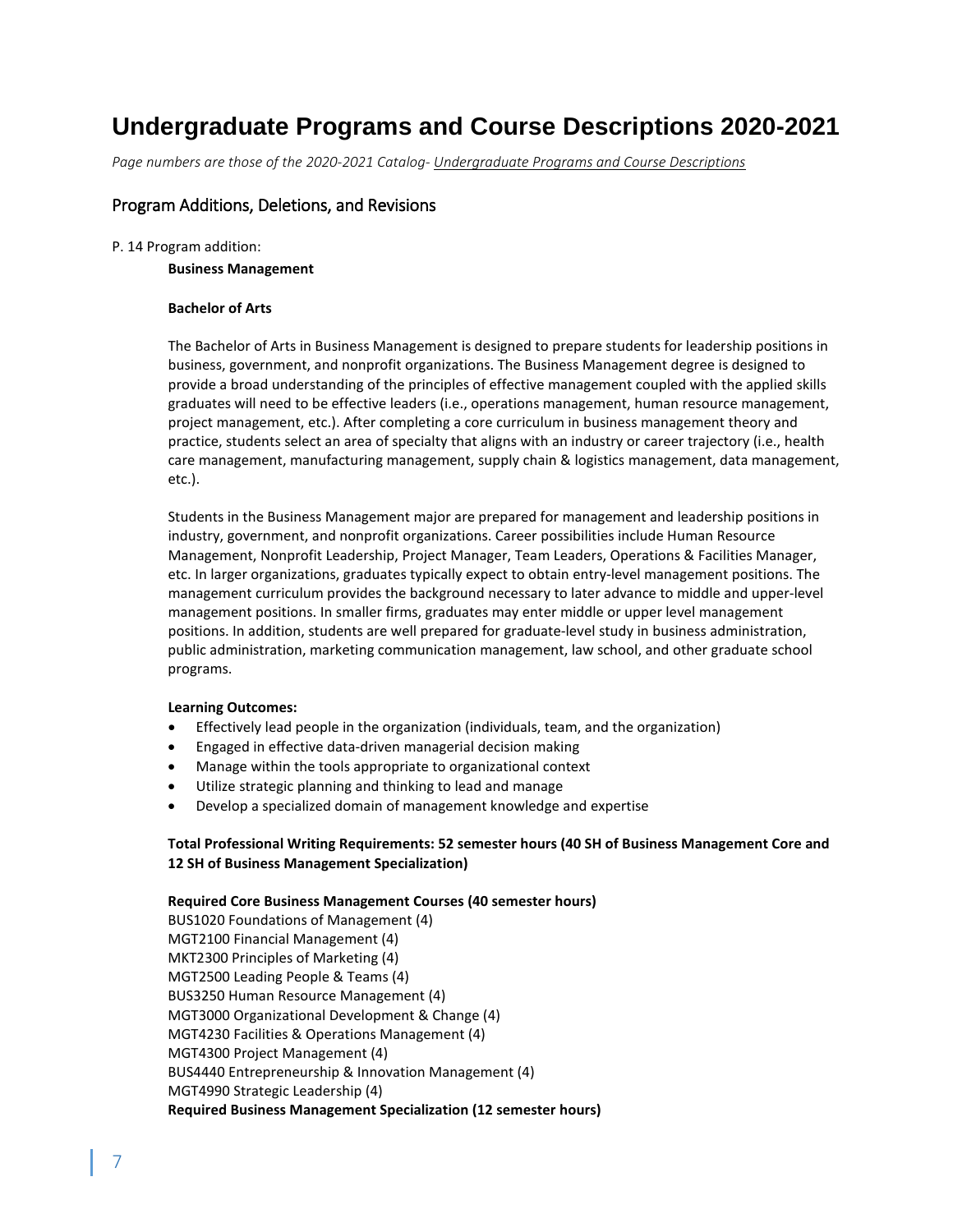#### **Pick from one of the following specializations (each with three course clusters):**

#### **Nonprofit Management (complete all three courses)**

MGT3110 Nonprofit Management (4) MGT3120 Fundraising, Philanthropy, & Develop (4) MGT 3130 Grant Writing (4)

# **Manufacturing Management (complete all three courses)**

MGT3210 Lean Six Sigma (4) MGT3220 Applied Quality (4) MGT3230 Manufacturing & Logistics Information Systems (4)

## **Healthcare Services Administration Management (complete all three courses)**

MGT3410 Healthcare Management (4) MGT3420 Healthcare Information Systems (4) MGT3430 Healthcare Finance (4)

#### **Human Resource Management (complete all three courses)**

MGT3510 Employee & Labor Relations (4) MGT3520 Employee Training & Development (4) MGT3530 Compensation & Benefits Management (4)

#### **Agribusiness Management (complete all three courses)**

MGT3610 Agribusiness Management (4) MGT3620 Agri-Food Systems (4) MGT3630 Agribusiness Sales & Marketing (4)

*\*NOTE: Not all specializations are offered at all times. Options will vary by location and term. Consult with academic advisor as to which specializations are offered.*

# P. 69 Addition

#### **Supplemental Endorsement Course Guidance**

Due to new legislation passed at the end of December 2019 to help relieve the teacher shortage in the state of Illinois, teacher candidates now have the opportunity to add subsequent endorsements to their initial teaching PEL-Professional Educator License with 18-20 hours of content coursework in the endorsement area and a passing score on the ILTS exam required for the endorsement.

#### **Required for an endorsement in Elementary Education (20 Hours) plus the ILTS Content Test**

EDU2260 Learning Theories and Application K-12 (4) EDU3330 Science Inquiry Methods (4) EDU3360 Mathematics Methods (4) EDU3365 Methods of Reading and Language Arts in Primary Grades (4) EDU3380 Methods of Reading/Language Arts in Gr. 3-6 (4) Pass IL TS Elementary Education Content Test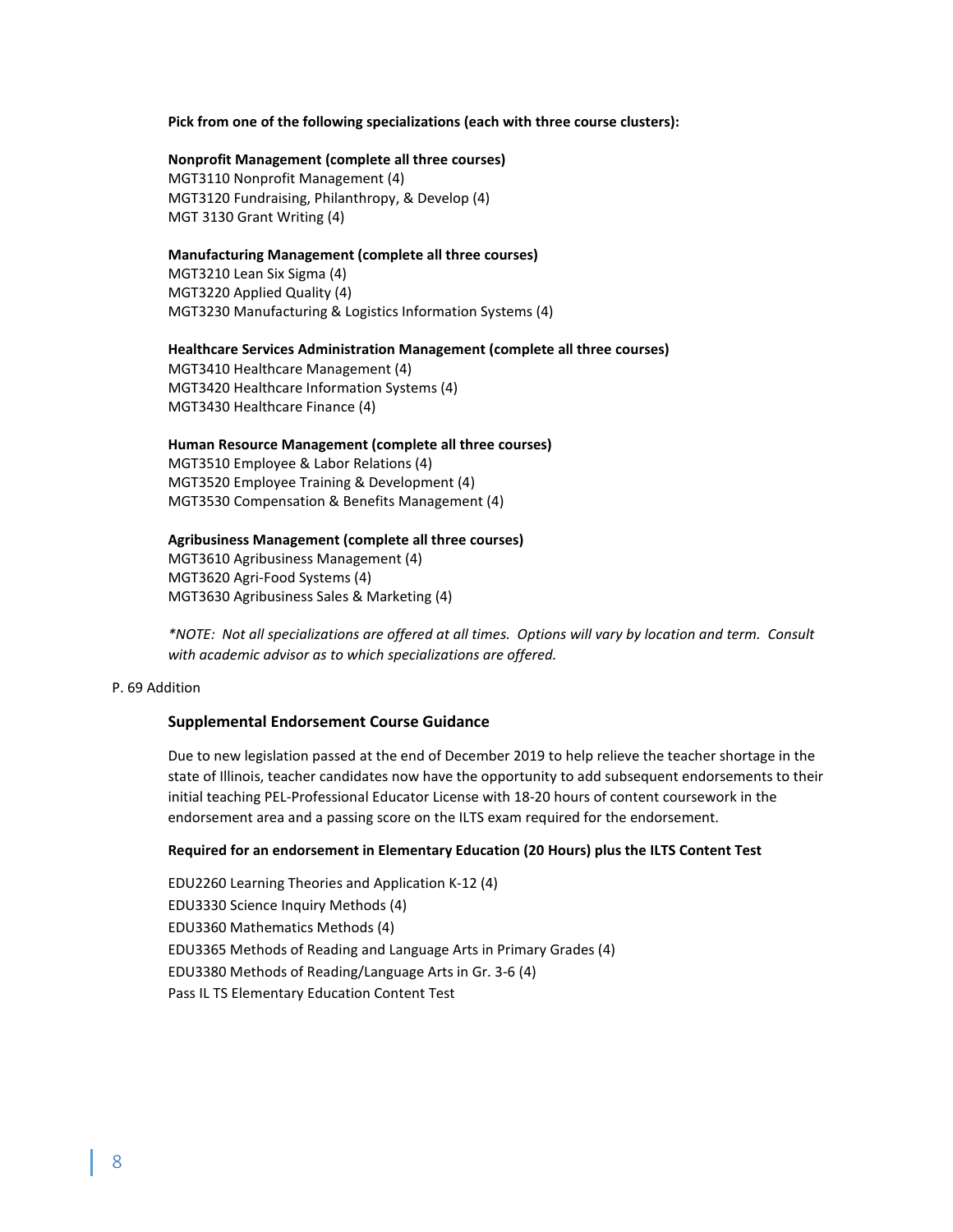# **Required for an endorsement in Early Childhood (18 Hours) plus the ILTS Content Test**

ECS2100 Child Growth and Development and the Social and Emotional Characteristics of the Young Child- Birth to Gr. 2 (4) ECS3200 Observation and Assessment of the Young Child (2) ECS3300 Collaborating with Families, Professionals, and the Community (2) ECS3410 Methods and Practices for Preschoolers (2) ECS3420 Methods of Teaching Early Reading and Writing (4) ECS3430 Methods of Teaching Early Mathematical Thinking (2) ECS3440 Methods of Teaching Early Science, Social Studies, and the Arts (2) Pass ILTS Early Childhood Content Test

# **Required for an endorsement in Special Education LBSI (K-21) (20 Hours) plus the ILTS Content Test**

SPED2120 Characteristics and Identification of Disabilities and the Law (4) SPED3750 Prosocial Skills and Challenging Behaviors (4) SPED3820 Psychological/Educational Assessment of Students with Disabilities (4) SPED4550 Reading Disabilities Theory and Interventions (4) SPED4620 Collaboration Models for Inclusion (4) Pass IL TS LBS1 Content Test

# **Course Additions, Deletions, and Revisions**

#### P. 118 Revised

#### **BUS3250 Human Resource Management**

This course prepares students to skillfully manage employees by illustrating alternative human resource management strategies. This course examines the role of the human resource professional as a strategic partner in managing today's organizations. Key functions such as recruitment, selection, development, appraisal, retention, compensation, and labor relations are examined. Implications of legal and global environments are appraised and current issues such as diversity training, sexual harassment policies, and rising benefit costs are analyzed. Best practices of employers of choice are considered. **Semester hours:** 4

#### **Prerequisite(s):** BUS1020.

#### P. 123 Revised

#### **CHM1200 Principles of Chemistry**

**Co/Prerequisite(s):** MTH1100 or MTH1310 or MTH2210.

**Corequisite(s):** CHM1200Z.

#### P. 135 Revision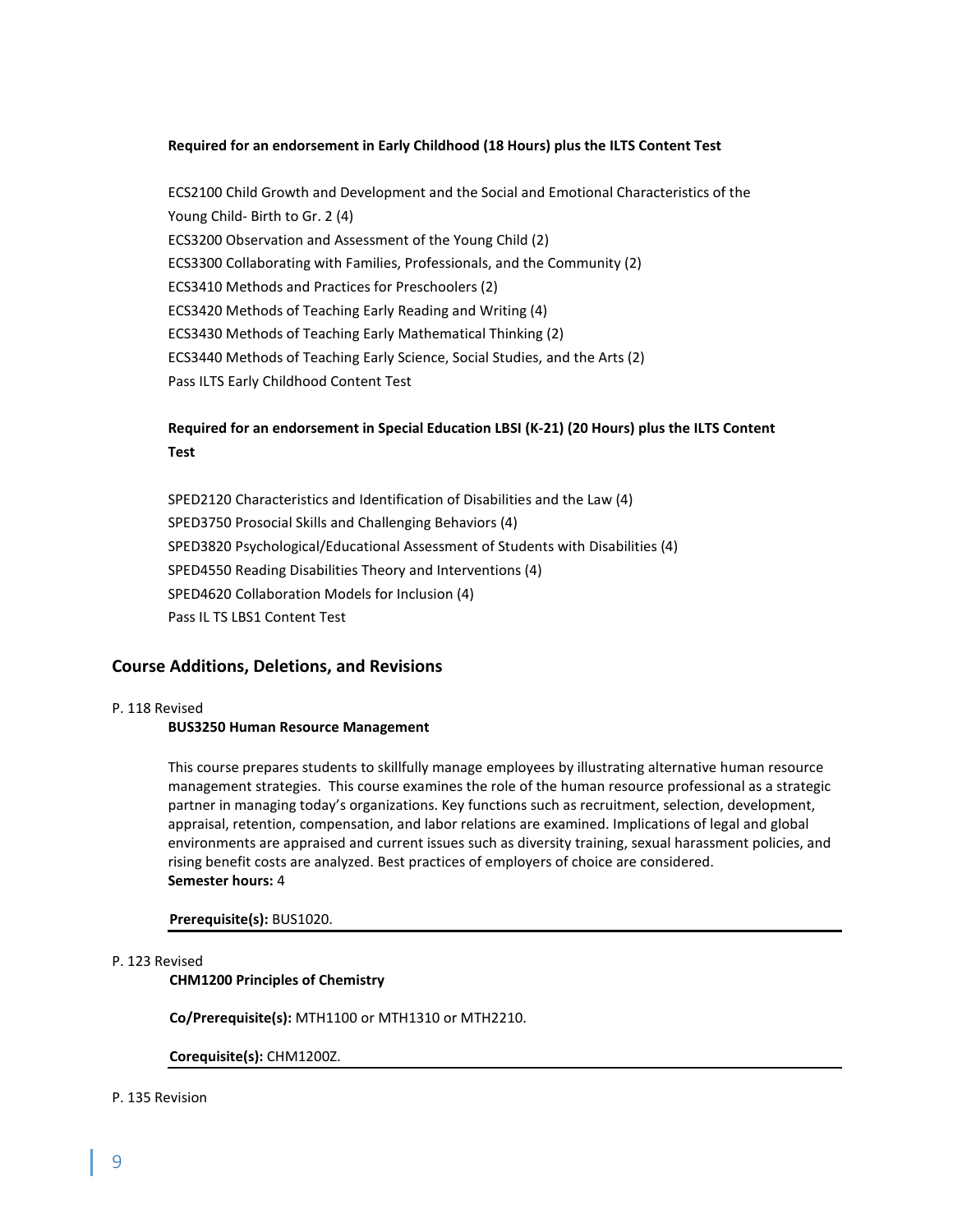#### **COM3500 Intercultural Communication**

#### **Prerequisite(s**): COM1550 or COM1560 or ENG1000.

#### P. 142 Deletion

# **CRJ2310 Juvenile Justice**

#### P. 223 Addition

#### **MGT2100 Financial Management**

This course is designed to explain how accounting and financial data can be interpreted and used by managers in making decisions. In addition, this course introduces the student to the analysis and interpretation of financial reports, the budgeting process, and the use of data in business decision making.

#### **Semester hours:** 4

#### **MGT2500 Leading People & Teams**

In this course, students will learn how to build effective teams, improve teamwork and collaboration, and sustain team performance through continuous learning and improvement. Students will learn best practices for composing a team and aligning individual and team goals. Drawing on research in group dynamics, students will also learn how to establish roles, build structures, and manage decision making so that their team excels. This course will also help future leaders manage critical team processes such as conflict resolution and building trust that have a profound impact on a team's performance.

#### **Semester hours:** 4

#### **MGT3000 Organizational Development & Change**

This course explores (i) the fundamental theories of organization development, (ii) the dynamics that happen at the individual, team and leadership levels that impact change, and (iii) approaches to diagnosing and enabling the organization to change. **Semester hours:** 4

# **Prerequisite(s):** BUS1020.

#### **MGT3110 Nonprofit Management**

This course is a general introduction to the theory and practice of effective management of nonprofit organizations, with a heavy emphasis on practical application. Real world examples and experiences will be used to ensure that the academic lessons translate to the nonprofit experience. The course addresses some of the pertinent management issues of the nonprofit sector that includes education, research, health care, art, culture, religion, communications, social welfare and services, advocacy, legal services, international assistance, foundations and mutual benefit professional and trade associations.

#### **Semester hours:** 4

#### **MGT3120 Fundraising, Philanthropy, & Develop**

This course introduces the theory and concepts in the field, along with an overview of the development cycle from identification and cultivation through stewardship and recognition. Students will learn how to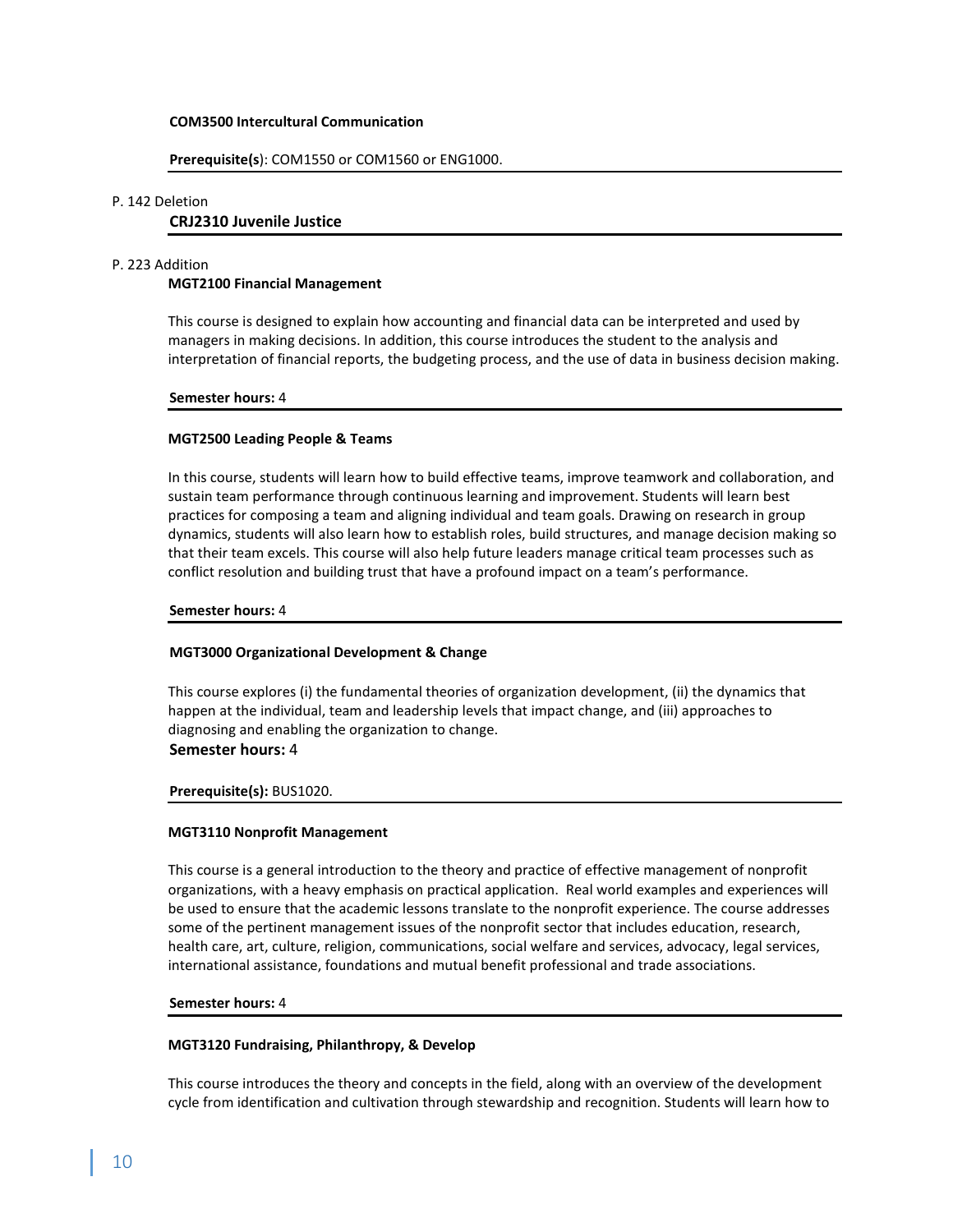develop a case for support, identify and assess prospective donors, match a donor's interests and needs with your organization's mission and goals, recognize planned giving benefits to your donors, structure a successful solicitation, and respond to ethical dilemmas.

#### **Semester hours:** 4

#### **MGT 3130 Grant Writing**

This course focuses on developing student skills necessary to have the knowledge to be able to develop a solid funding grant proposal. This course is ideal for students who are pursuing careers in nonprofit and government agencies and are seeking to develop the skills needed to become an effective grant writer. This course also prepares students to work with and/or supervise grant based programs or agencies instilling the knowledge of how the grant process works.

#### **Semester hours:** 4

#### **MGT3210 Lean Six Sigma**

This course introduces students to the fundamentals of Lean and Six Sigma and presents them as complementary, additive methodologies that focus on both waste and variation reduction. This course provides an overview of the philosophy of Lean Six Sigma and introduces key terminology and methodologies used in Lean Six Sigma organizations. Value stream mapping, elimination of waste, the 5S's and the DMAIC project cycle are presented conceptually and cornerstone tools of Lean Six Sigma.

#### **Semester hours:** 4

#### **MGT3220 Applied Quality**

This course provides students with the knowledge and techniques required to improve product quality and process efficiency by identifying and measuring production process variability which, if not successfully addressed, leads to inconsistent product quality, costly wastage, non-standardization and other reliability and productivity problems. This course introduces basic quality management concepts and definitions and builds on that knowledge to explore Statistical Process Control (SPC) based quality improvement techniques as a means to diagnose, reduce, and eliminate causes of variation and to assist in process improvement, production control, production planning, and decision making. A brief review of the fundamentals of statistics and probability and their applications in quality management is provided, and various measurement and control techniques -- for example, charts for variables and attributes, are presented.

#### **Semester hours:** 4

#### **MGT3230 Manufacturing & Logistics Information Systems**

This course provides an overview of manufacturing and logistics information systems, processes and software packages, as well as practical tools and techniques for effective decision making and integrated supply chain management (e.g. inventory management; demand forecasting and planning; sourcing; transportation management; warehouse management; etc.). The concentration of the course is on understanding the importance of having accurate and timely data for effective decision- making; having efficient business processes in place; and current state-of-the-art tools and off-the-shelf supply chain software packages.

#### **Semester hours:** 4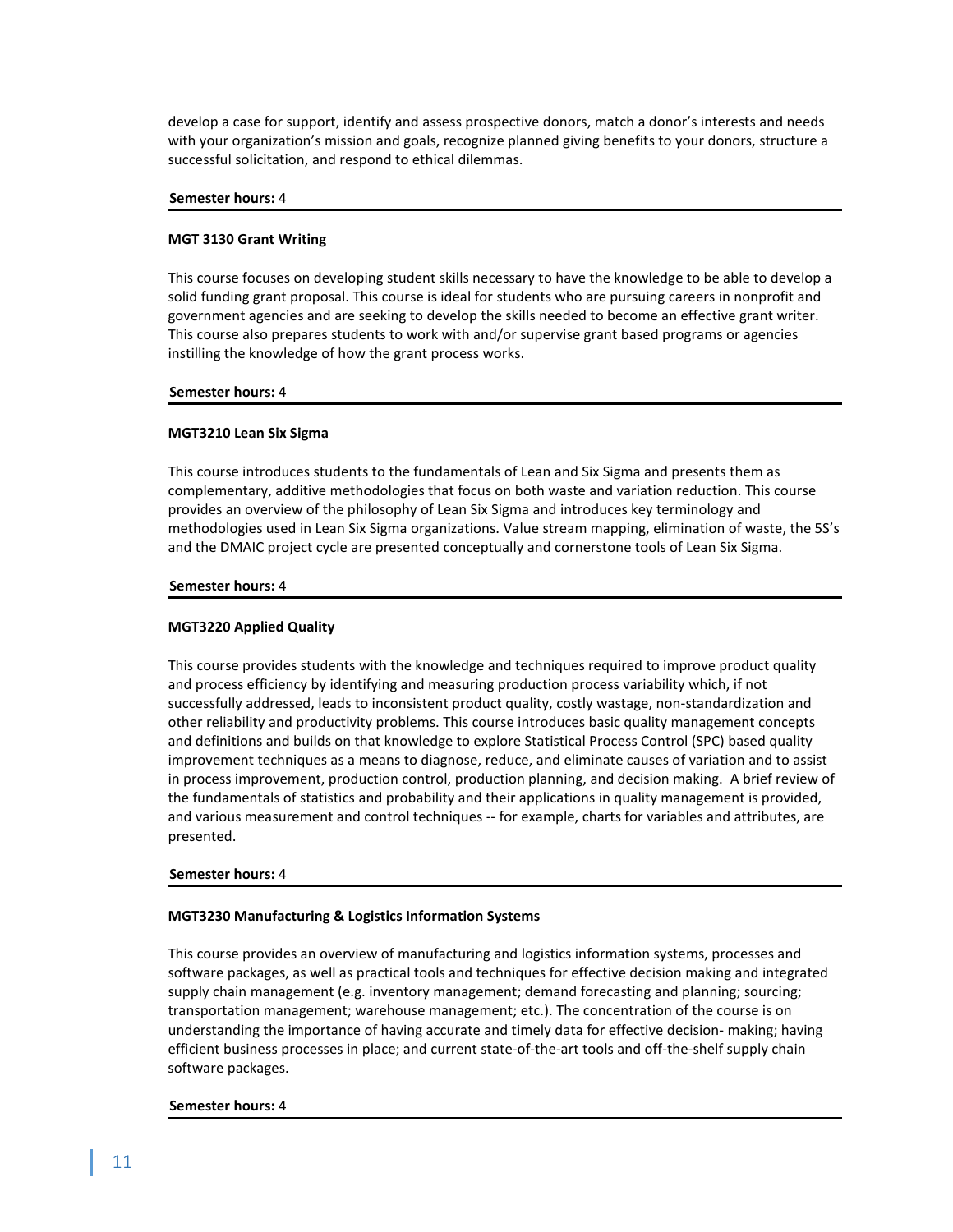#### **MGT3410 Healthcare Management**

This course examines the nation's health care delivery system with overviews provided for each major sector of the health economy. The basic tools of economics and finance are employed to gain critical insights into the structure, conduct and performance of each of these sectors. This course is designed to accommodate both health care professionals and individuals from other business areas interested in learning more about the health care industry.

**Semester hours:** 4

#### **Prerequisites:**MGT 2500.

#### **MGT3420 Healthcare Information Systems**

This course introduces the health information management profession and healthcare delivery systems. Topics may include healthcare settings, the patient record, electronic health records (EHRs), data collection standards, legal aspects of health information, coding, and reimbursement. **Semester hours:** 4

#### **Prerequisites:** MGT2100.

#### **MGT3430 Healthcare Finance**

This course focuses on learning and applying key financial and managerial accounting tools and concepts to healthcare problems. Provides a broad introduction to key concepts, issues, tools, and vocabulary useful for practitioners and administrators. Examples of possible topics include evaluation of capital investment decisions, sources of financing, managerial accounting concepts (including cost behavior, profit analysis, and incremental analysis), reimbursement under various third-party payer environments, cost allocation and government program reporting.

**Semester hours:** 4

#### **Prerequisites:** MGT2100.

#### **MGT3510 Employee & Labor Relations**

This course provides an overview of the internal consulting role of HR in Employee and Labor Relations. This includes history, applicable laws, challenges and opportunities. Employee Relations will examine the broad range of concepts and practices that arise out of the relationship between an organization and its employees. Analyzes the organization decisions that impact on employee training, conduct, evaluation, coaching, counseling, disciplining, and separation. The Labor Relations process will be demonstrated from the union organizational campaign, to contract negotiations through the grievance procedure and arbitration.

**Semester hours:** 4

#### **Prerequisites:** BUS3250.

#### **MGT3520 Employee Training & Development**

This course will examine the role of human resource development in maintaining an organization's competitive position in the marketplace. The course will identify assessment techniques that will assist the manager in determining the general training needs of the organization and the specific needs of the employees and it will introduce practices that help managers to successfully transfer training to the workplace so that organizational efficiency and effectiveness improve. The course will also examine special topics of interest, such as diversity training and career management. **Semester hours:** 4

#### **Prerequisites:** BUS3250.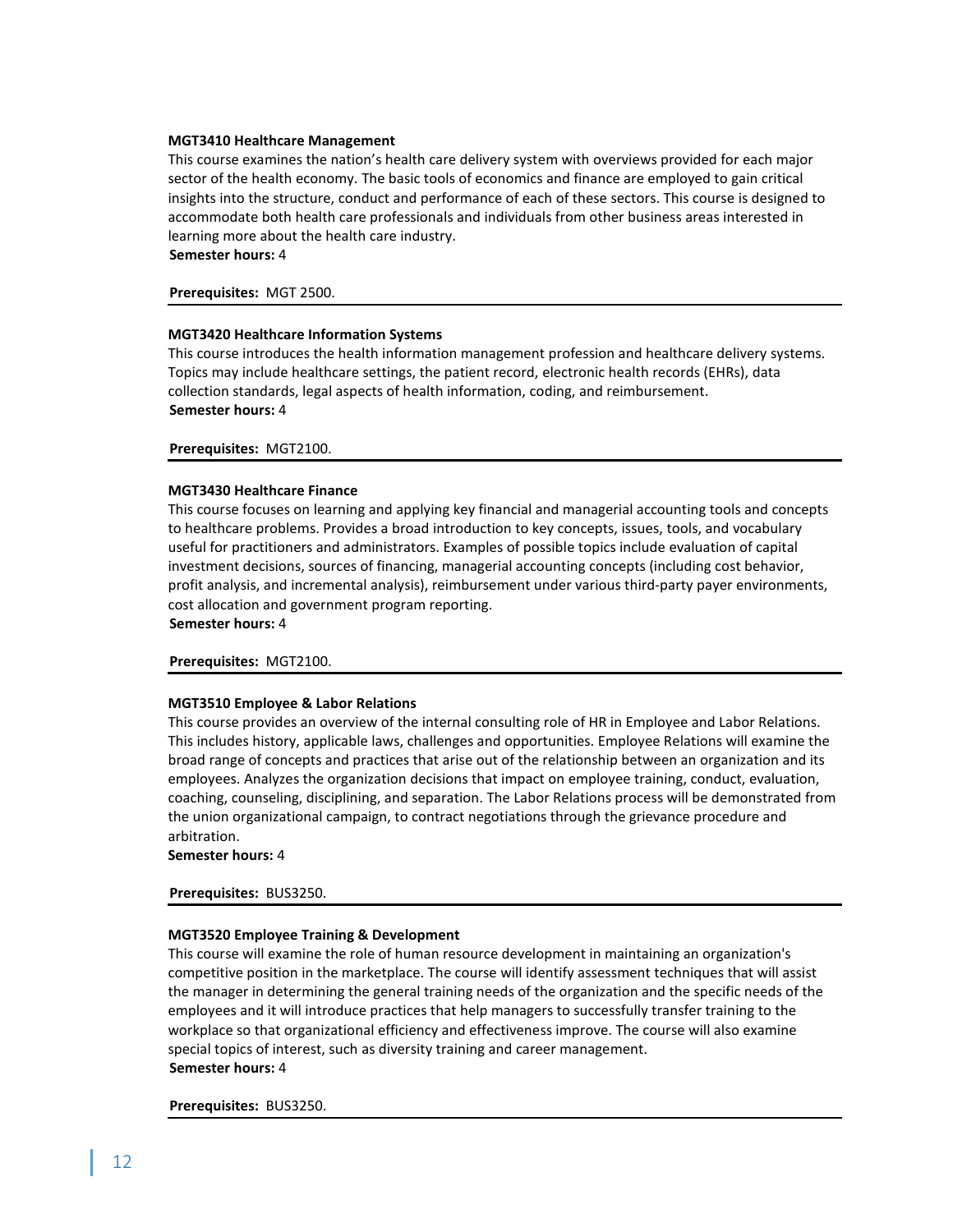# **MGT3530 Compensation & Benefits Management**

In this course, students will learn strategies for managing core compensation, choosing employee benefits, analyzing cost leadership vs. differentiation, monitoring capital and operating requirements, adhering to compensation-related legislation, and maintaining labor/management relations. This course covers how to analyze and implement programs both employers and employees value. **Semester hours:** 4

**Prerequisites:** BUS3250.

# **MGT3610 Agribusiness Management**

This course surveys and introduces agricultural business management concepts and general knowledge base needed to run a small profit oriented agribusiness in today's competitive environment. **Semester hours:** 4

**Prerequisites:** MGT 2500.

# **MGT3620 Agri-Food Systems**

This introductory survey course investigates and analyzes agriculture and food systems in the context of public health, the environment and the marketplace. The course primarily focus on the American food systems but will explore some global and food systems as well. The environmental, economic, biological, cultural, social and ethical dimension of our food systems—from farm to fork—are considered. We look critically at some of the challenges faced through the food systems in order to feed a growing world population. The course will consider whether, and how, farming can be done in an environmentally friendly and sustainable way, and consider whether consumers can play a role through the food choices they make.

#### **Semester hours:** 4

#### **MGT3630 Agribusiness Sales & Marketing**

This course provides an overview of agricultural sales and marketing. Topics may include competition in the agriculture market place, marketing decisions, types of markets, contracting, government programs and regulations, personal development, employee and employer responsibilities, communications, promotion strategies, records, files, purchasing materials, stocking, selling and business account procedures.

#### **Semester hours:** 4

#### **Prerequisite:** MKT 2300.

#### **MGT4230 Facilities & Operations Management**

This course explores the concepts, principles, problems, and practices of operations management. Emphasis is on managerial processes for effective operations in both goods-producing and servicerendering organization. Potential topics include operations strategy, process design, capacity planning, facilities location and design, forecasting, production scheduling, inventory control, quality assurance, and project management.

**Semester hours:** 4

# **Prerequisite(s):** BUS1020.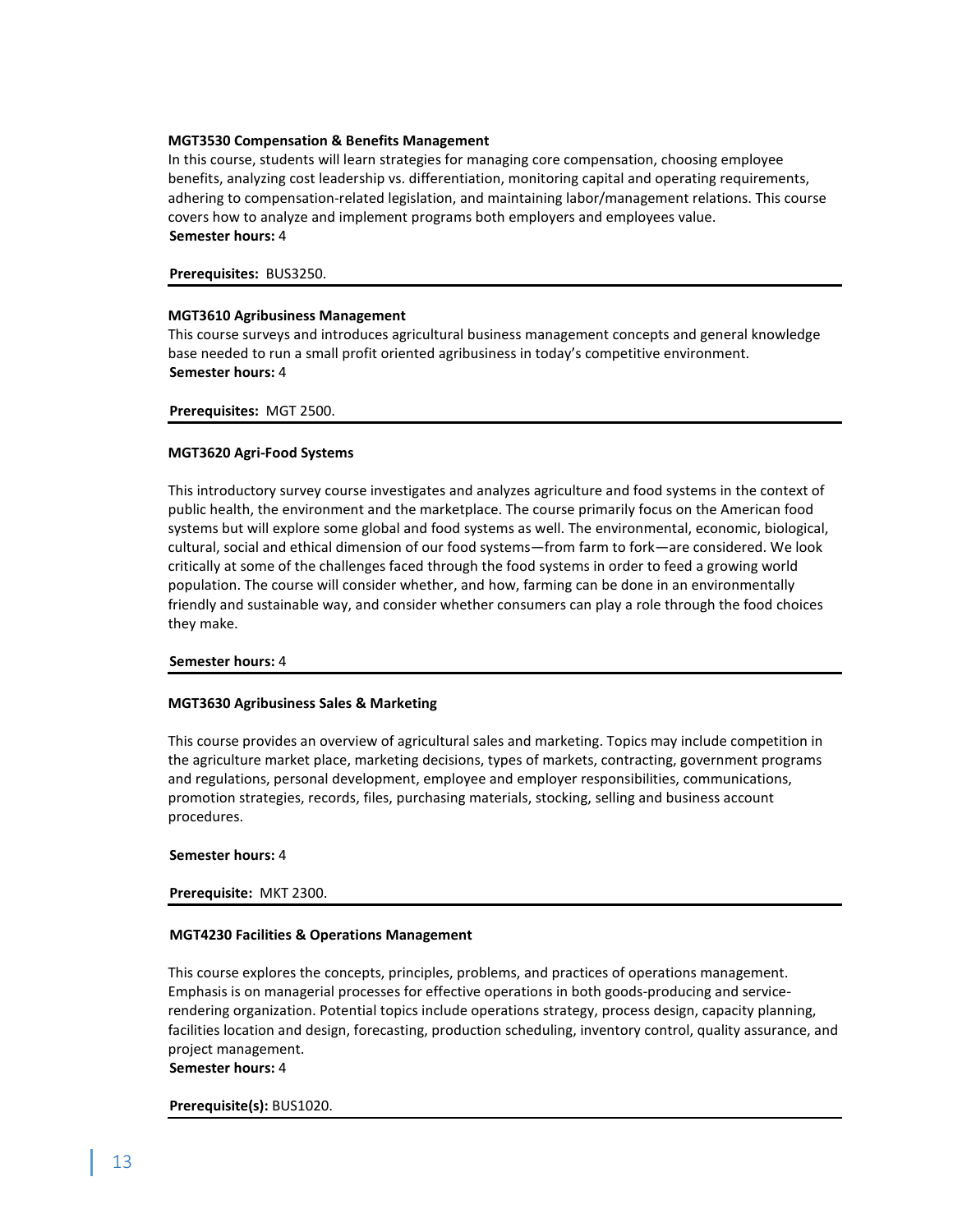#### **MGT4300 Project Management**

In this course, students will learn the key concepts of planning and executing projects. Students will identify factors that lead to project success, and learn how to plan, analyze, and manage projects. Learners will be exposed to state-of-the-art methodologies and to considering the challenges of various types of projects. This course develops a foundation of concepts and solutions that supports the planning, scheduling, controlling, resource allocation, and performance measurement activities required for successful completion of a project.

#### **Semester hours:** 4

#### **Prerequisite:**BUS1020

#### **MGT 4940 Management Internship**

The purpose of the Management Internship is to enable Aurora University students to acquire work experiences in the world of business or related-contexts. This experience is designed to expand on the learning experience and to integrate and reinforce skills and concepts learned in the classroom. The internship provides a practical experience in a structured employment environment. Students may repeat this course involving a different internship experience for a maximum of 12 semester hours. Letter grading applies.

#### **Semester hours:** 4

**Prerequisite:**Junior level standing and instructor approval.

#### **MGT4990 Strategic Leadership**

This course introduces the key concepts, tools, and principles of strategy formulation and competitive analysis. It is concerned with managerial decisions and actions that affect the performance and survival of organizations. The course is focused on the information, analyses, organizational processes, and skills and judgment managers must use to devise strategies, position their organizations, define firm boundaries and maximize long-term success in the face of uncertainty and competition. Strategic Management is an integrative and interdisciplinary course. It assumes a broad view of the external environment that includes customers/clients, competitors, technology, the market, government, and global forces and views the external environment as dynamic and characterized by uncertainty. The course draws together and builds on all the ideas, concepts, and theories from prior foundational courses in management. The course takes a general management perspective, viewing the organization as a whole, and examining how policies in each functional area are integrated into an overall competitive strategy. The key strategic decisions of concern in this course involve selecting competitive strategies, creating and defending competitive advantages, defining organizational boundaries and allocating critical resources over long periods. Decisions such as these can only be made effectively by viewing an organization holistically, and over the long term.

#### **Semester hours:** 4

#### **Prerequisites***:* MGT 3000.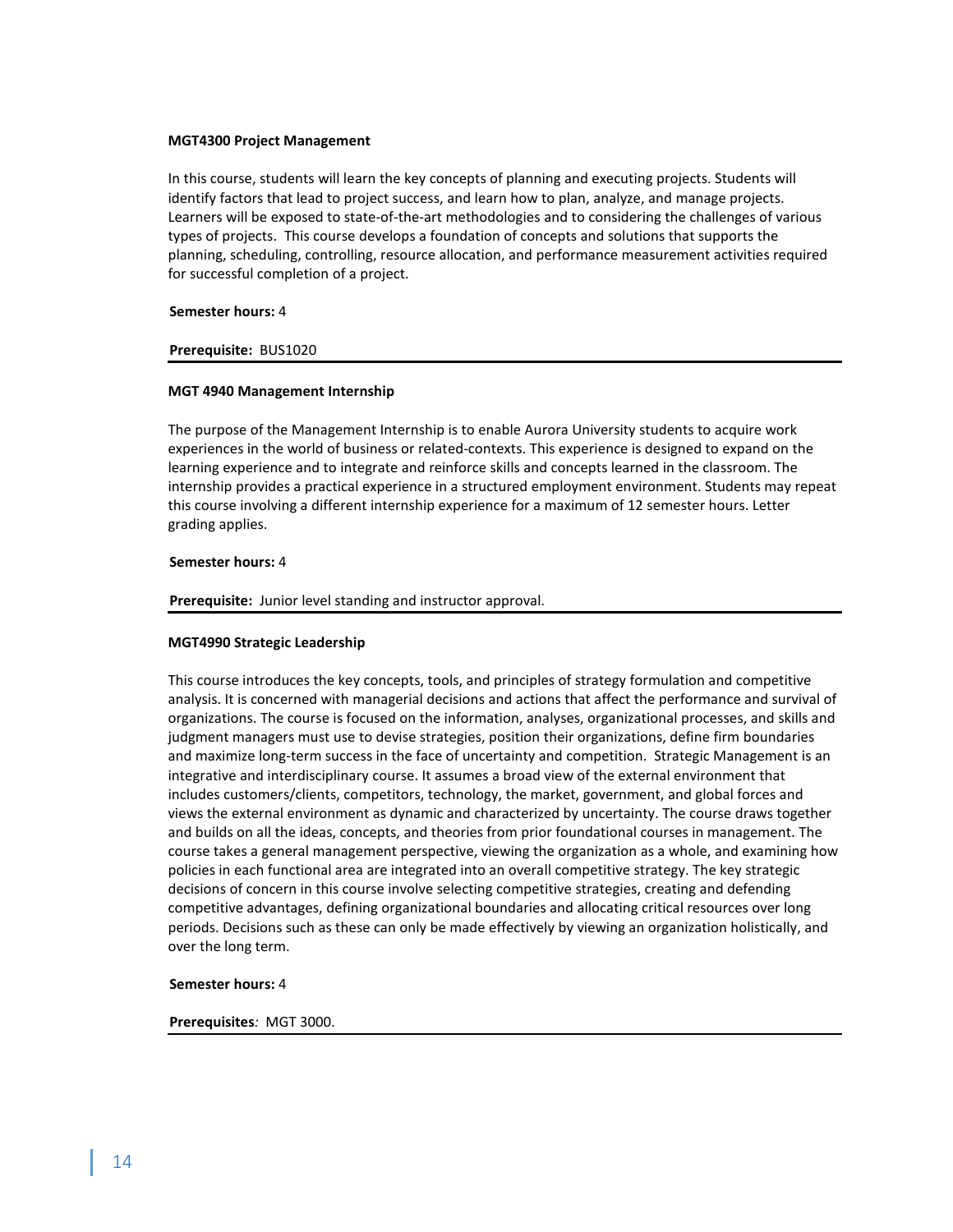# P. 232 Revised

#### **MTH1310 Precalculus**

**Prerequisite(s):** Placement in MTH1310 is based on SAT or ACT mathematics subscore, or MTH1100 with a grade of "C" or higher or its equivalent as demonstrated on the AU Mathematics Competency Examination.

#### P. 236 Revised

## **MTH3320 Modern Geometry**

**Prerequisite(s):** MTH3270.

# P. 239 Revised

# **MTH4450 Abstract Algebra**

**Prerequisite(s):** MTH3270.

# P. 274 Revised

# **PSY/PED3480 Sport Psychology**

Sport psychology is a field of study in which the principles of psychology are applied in a sports setting. These principles are often applied to enhance the athletic performance of teams and individuals. It also focuses on the study of personal and social factors responsible for the development of citizenship, sport behavior and personality.

# P. 295 Revised

# **PSY/PED3480 Sport Psychology**

Sport psychology is a field of study in which the principles of psychology are applied in a sports setting. These principles are often applied to enhance the athletic performance of teams and individuals. It also focuses on the study of personal and social factors responsible for the development of citizenship, sport behavior and personality.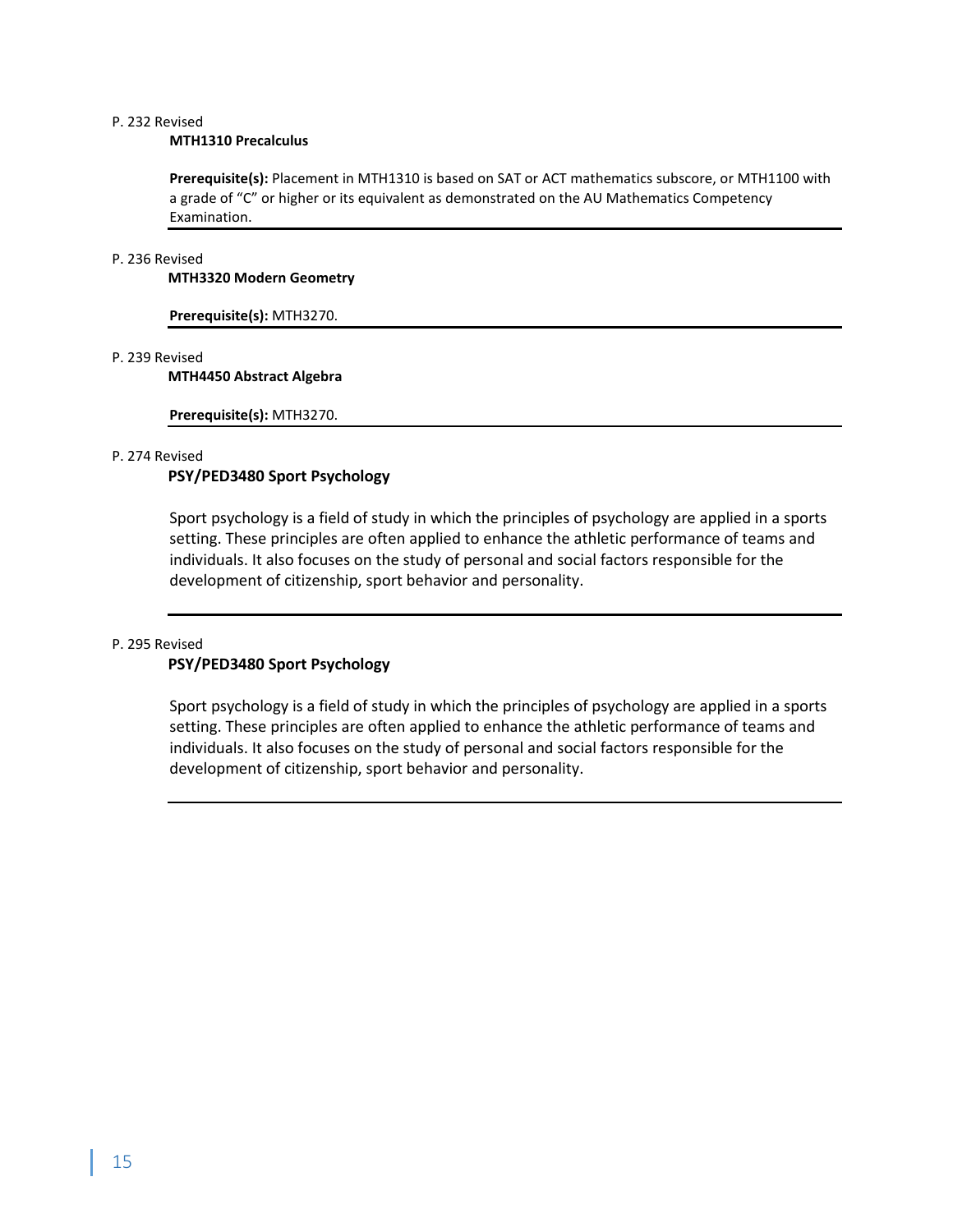# **Graduate Programs and Course Descriptions 2020-2021**

*Page numbers are those of the 2020-2021 Catalog – Graduate Programs and Course Descriptions.*

# **Program Additions, Deletions, and Revisions**

P.37 Addition of Programs

# **Master of Science in Criminal Justice (MSCJ)**

The MSCJ is offered in a Full-Time Plus-One format.

The Master of Science in Criminal Justice degree is designed for students seeking careers in criminal justice and public sector security agencies. This comprehensive program will provide you with the academic background to pursue a rewarding career in wide variety of agencies and enable you to be significant in the lives of others. Potential careers include police officers, investigators, special agents, probation/parole professionals, and emergency management officials. This unique program offers flexibility and insight into the most current topics and challenges facing criminal justice agencies. You can choose one of two concentrations that will provide more focused knowledge and skill development: Leadership and Administration, or Psychology and the Law.

This graduate program is offered in a Plus-One format. The requirements include successful completion of 33 hours of course work consisting of six core courses, three elective courses, and a 6 credit-hour high impact learning experience. Through full time studies in AU's hybrid program (face-to-face classes and online classes), you can complete your master's degree in one year.

#### **33 semester hours**

#### **Foundation Courses: 24 semester hours**

CRJ5150 Crime Causation Theory (3) CRJ5190 Ethics and Diversity in Criminal Justice Agencies (3) MPA6120 Public Policy and Analysis (3) CRJ5250 Problem Solving – Planning, Analysis, and Assessment (3) CRJ5055 Disaster Preparedness and Emergency Management (3) CRJ5100 Forensic Genealogy and the Law (3) CRJ5940 High Impact Professional Experience (6)

#### **Concentration: 9 semester hours**

**Choice of:**

#### **Leadership and Administration**

- CRJ5025 Cyber Security in the Information Age (3)
- CRJ5170 Criminal Justice Administration and Leadership (3)
- MPA6460 Public Sector Law and Civil Liabilities (3)

# **Psychology and the Law**

- PSY5020 Law and Mental Health (3)
- PSY5010 Advanced Psychopathology (3)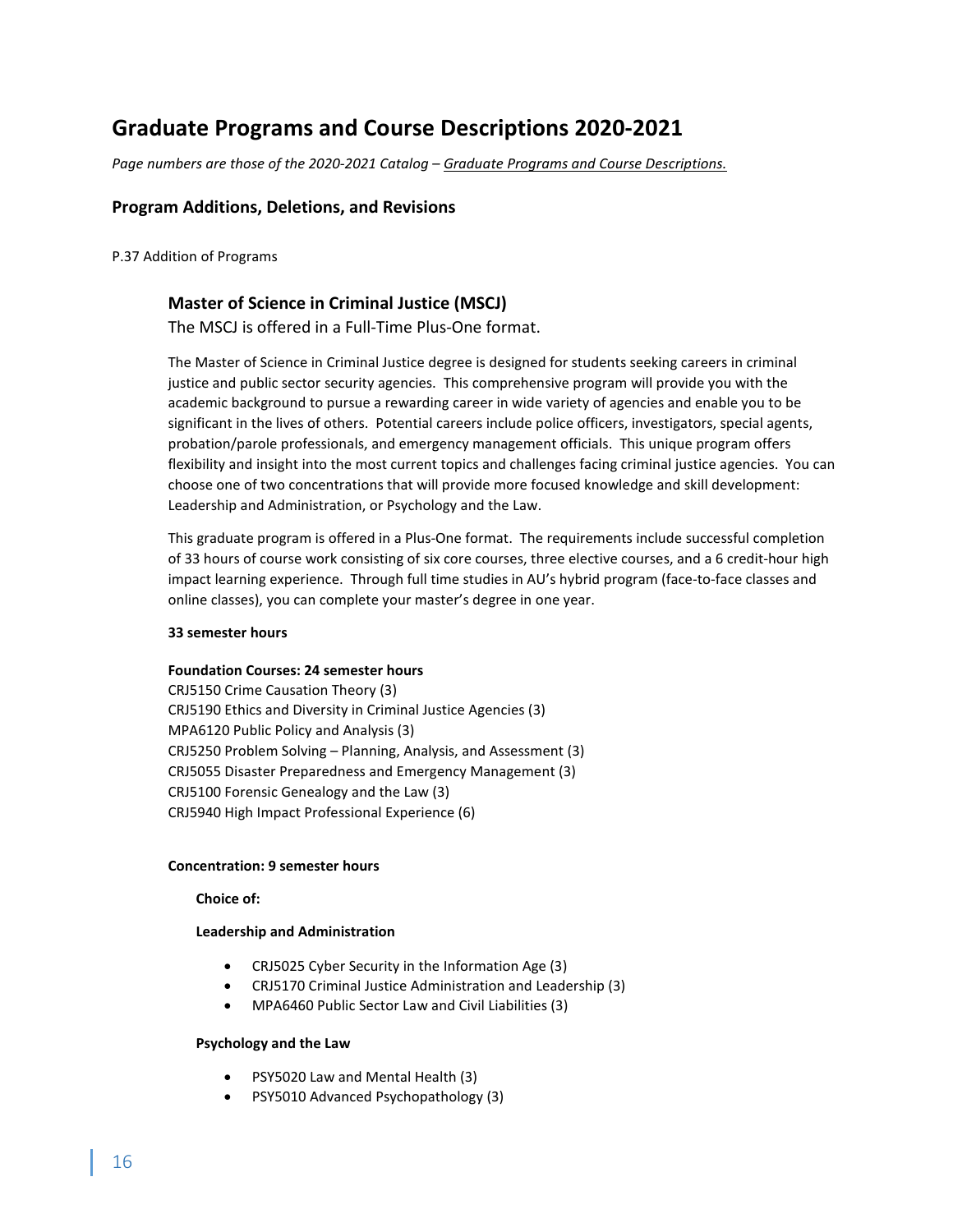• PSY5030 Trauma and Crisis Intervention (3)

# **Course Additions, Deletions, and Revisions**

## P. 76 Addition(s)

# **CRJ5100 Forensic Genealogy and the Law**

Forensic Genealogy and the Law is about how the evolving science of forensic genetic genealogy is being u7sed by law enforcement investigators to identify the offenders of violent crimes. The course will explore the history of how this science developed into use by the criminal justice system. Research into actual case studies will be required. Legal concerns in this emerging investigative technique will also be addressed.

**Semester hours:** 3

#### **CRJ5150 Crime Causation Theory**

Examines classical theories and theories that are influencing contemporary criminal justice policies and research. Emphasis is placed on the fundamental arguments put forth by the various theories, the historical context from which these theories emerged, theory evaluation, applicability within criminal justice agencies, and policy implications that have or can be derived regarding how justice is practiced.

#### **Semester hours:** 3

#### **CRJ5170 Criminal Justice Administration and Leadership**

Focuses on leadership, management, and strategic planning within criminal justice related organizations. Organizational and administration theories will be examined and applied to the practice of criminal and juvenile justice to explain the patterned disparity between goals and practices. Additionally, contemporary approaches to understanding justice organizations and the findings from studies will be examined.

#### **Semester hours:** 3

#### **CRJ5190 Ethics and Diversity in Criminal Justice Agencies**

Analyzes ethical considerations within decision-making facing the criminal justice practitioner, with special focus on historical and contemporary perspectives on how race, ethnicity, gender, and other historically disadvantaged groups interact with the criminal justice system, along with the challenges of addressing justice in multicultural communities.

#### **Semester hours:** 3

#### **CRJ5250 Problem Solving – Planning, Analysis, and Assessment**

Design focuses on developing and enhancing critical-thinking skills related to communication, institutional change and creative solutions related to proactive initiatives.

#### **Semester hours:** 3

#### **CRJ5940 High Impact Professional Experience**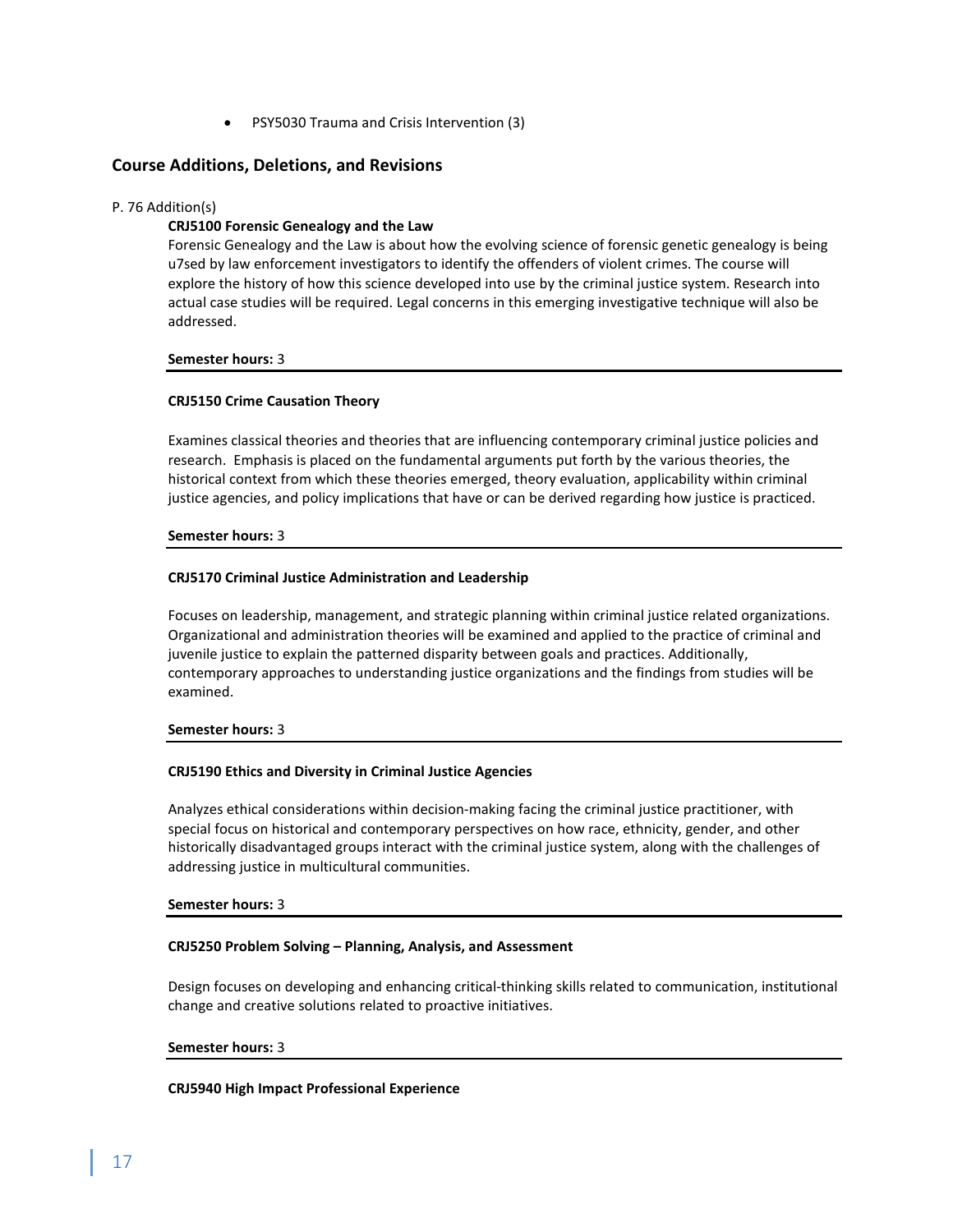The purpose of this course is to enable Aurora University students to apply course concepts in a real world experience. This experience is designed to expand on the learning experience and to integrate and reinforce skills and concepts learned in the classroom. The High Impact Professional Experience provides practical experience in a structured criminal justice context.

#### **Semester hours:** 6

**Prerequisite(s):** Permission of the instructor required**.**

#### P. 90 Revised

#### **EDU6380 Supervision and Administration in Literacy I**

#### **Prerequisite(s):** EDU6310; EDU 6320; EDU6330; EDU6340; EDU6350.

#### P. 129 Revisions

#### **MTH5100 Foundations of Higher Mathematics**

The fundamentals of advanced mathematics and an introduction to mathematical proofs. Topics include logic, quantifier notation, set operations, functions, relations, the integers, and study of rational, real, and complex numbers as fields. Various types of proof techniques will be studied and applied to problems from number theory, geometry, analytic geometry, discrete mathematics, logic and calculus.

#### **Semester hours: 3**

#### **MTH5200 Modern Geometries**

A study of absolute, finite, and non-Euclidean geometries from an axiomatic viewpoint.

#### **Semester hours: 3**

#### **MTH5300 Number Theory**

Topics include the theory of mathematical induction, divisibility theory in the integers, prime numbers and their distribution, the theory of congruence and modular arithmetic, Fermat's theorem, quadratic reciprocity, Diophantine equations, and number theoretic functions and their applications.

#### **Semester hours: 3**

#### **MTH5400 Probability and Statistics**

This course includes probability for discrete sample spaces, probability distributions, Chebyshev's theorem, moment generating functions, continuous random variables, sampling distributions, point and interval estimation, theory of hypothesis testing, regression and correlation, and introductory analysis of variance.

#### **Semester hours: 3**

#### **MTH5500 Technology in the Mathematics**

Classroom Hands-on experiences working with current technology (scientific calculators, graphic calculators, computers, and computer software) for elementary, middle school, and secondary school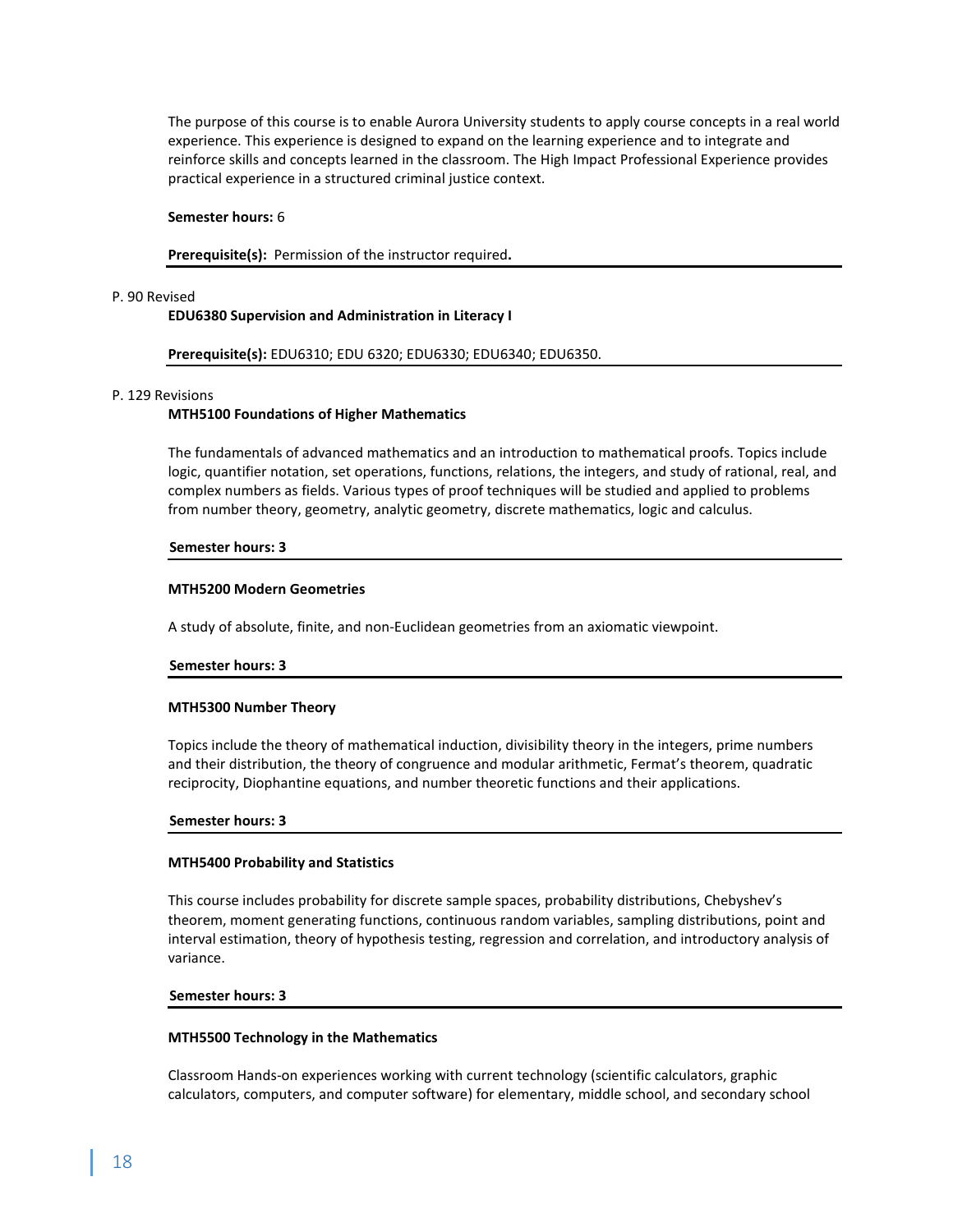mathematics. Presentation and evaluation of methods and strategies for employing technology as a regular part of instruction and assessment, including discussion of educational foundations.

#### **Semester hours: 3**

#### **MTH5600 Assessment and Curriculum Development in Mathematics**

A balanced study of theoretical research-based foundations and classroom- reform based perspectives on assessment and evaluation in school mathematics. Consideration of alternate forms of assessment and evaluation of mathematics teaching and of students' mathematical learning. Topics include assessment standards, scoring rubrics, performance assessment, and portfolios. Curriculum goals and issues are also addressed; recent developments in curriculum; learning research; alternate modes of presentation.

#### **Semester hours: 3**

# P. 132 Revisions

#### **MTH5702 Research Seminar II**

Students will investigate recent developments and relevant research in mathematics education, and be introduced to the process of formal inquiry, as well as the skills necessary to read and evaluate the research.

#### **Semester hours: 1**

#### **Prerequisite(s):** MTH5701.

#### **MTH5703 Research Seminar III**

Students will read and evaluate original research, discuss issues of validity and reliability in research, and learn to assemble components for the writing of research.

#### **Semester hours: 1**

#### **Prerequisite(s):** MTH5702.

#### **MTH5704 Research Seminar IV**

Students will define a problem and begin investigation of it as a research project. The project must deal with a problem in mathematics education and may be local or national in scope.

#### **Semester hours: 1**

#### **Prerequisite(s):** MTH5703.

#### P. 144 Addition(s)

#### **PSY5010 Advanced Psychopathology**

This course provides an in-depth exploration of various psychological disorders and their etiology, symptomatology, diagnostic assessment, prevention, and treatment. Students will review the major psychopathological diagnostic categories using the current Diagnostic and Statistical Manual of Mental Disorders. Students will also explore prevailing theories of the etiology of these disorders, identify evidence-based treatment options and resources for those struggling with mental health concerns, and